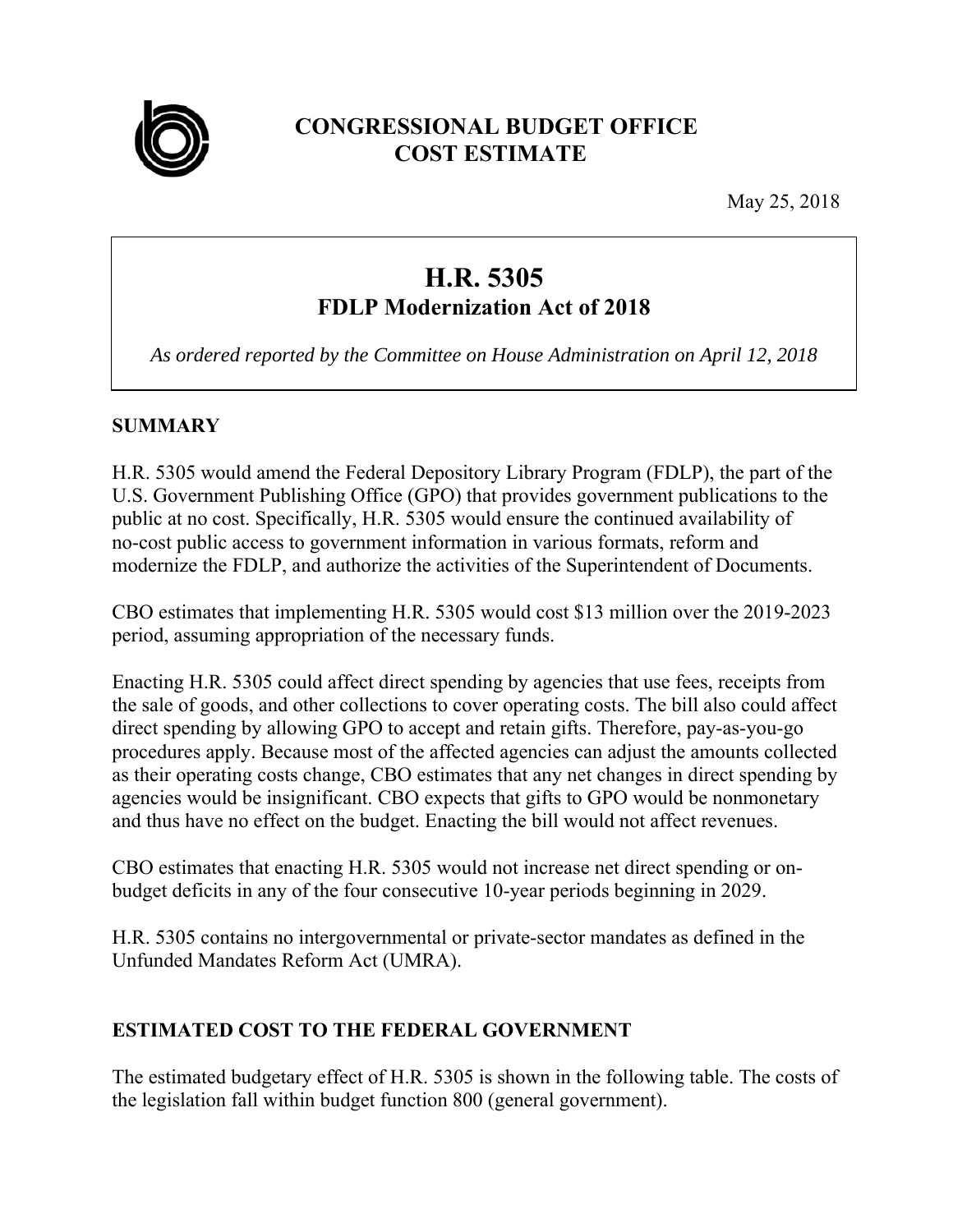|                                      | By Fiscal Year, in Millions of Dollars                |             |              |      |      |                |               |
|--------------------------------------|-------------------------------------------------------|-------------|--------------|------|------|----------------|---------------|
|                                      | 2018                                                  | 2019        | 2020         | 2021 | 2022 | 2023           | 2019-<br>2023 |
|                                      | <b>INCREASES IN SPENDING SUBJECT TO APPROPRIATION</b> |             |              |      |      |                |               |
| <b>Estimated Authorization Level</b> | $\theta$                                              | 3           | $\mathbf{3}$ | 3    | 2    |                | 13            |
| <b>Estimated Outlays</b>             | $\theta$                                              | $2^{\circ}$ | 3            | 3    | 3    | $\mathfrak{D}$ | 13            |

#### **BASIS OF ESTIMATE**

For this estimate, CBO assumes that H.R. 5305 will be enacted near the end of 2018, that the necessary amounts will be appropriated each year, and that the spending will follow historical patterns for similar activities.

The federal government is the largest publisher in the world, and it distributes materials in a variety of formats. Through the FDLP, GPO distributes certain documents free of charge to about 1,250 designated libraries throughout the United States and its territories. Those libraries in turn must offer free public access to their federal collections, even if they are a part of a private academic institution. The bill would authorize GPO to conduct new oversight activities and to provide preservation services.

Using information from the agency, CBO estimates that GPO would need to hire about 15 full-time employees at an average annual cost of about \$100,000 each to implement the bill. The GPO would need about 10 employees to work on preservation services and another two employees to write and implement new regulations. For the first few years GPO also would need three new administrative support personnel and about \$1 million in consulting services. In total, CBO estimates, implementing H.R. 5305 would cost \$2 million to \$3 million annually.

#### **PAY-AS-YOU-GO CONSIDERATIONS**

The Statutory Pay-As-You-Go Act of 2010 establishes budget-reporting and enforcement procedures for legislation affecting direct spending or revenues. H.R. 5305 could affect direct spending by agencies not funded through annual appropriations and by authorizing GPO to accept and retain gifts; therefore, pay-as-you-go procedures apply. CBO estimates, however, that any net changes in direct spending would be negligible. Enacting the bill would not affect revenues.